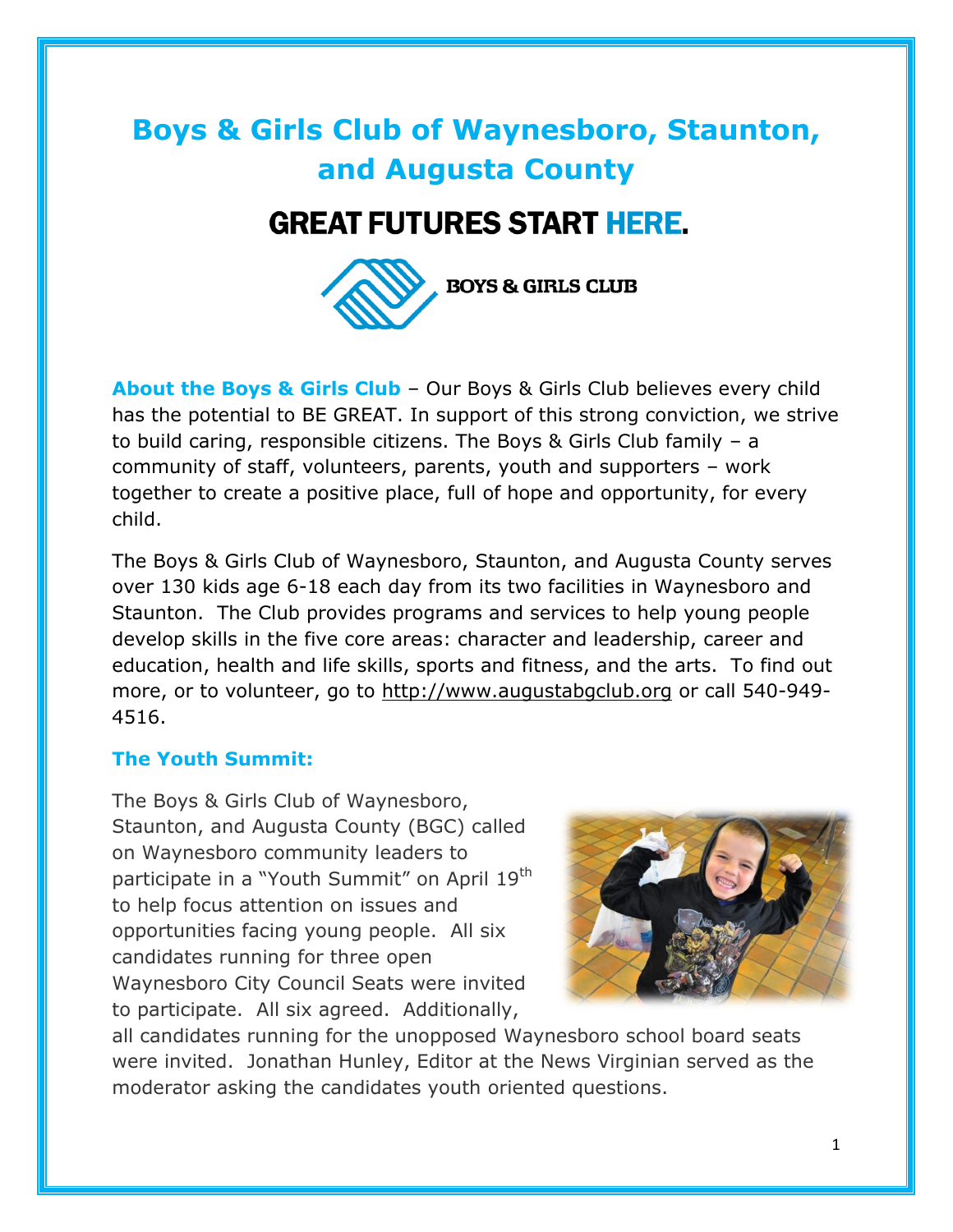#### **Issue 1: High Rate of Teen Pregnancy**

Background: For every 1,000 females, Waynesboro reported that in 2010 the year with the most recent health department data  $-$  almost 44 females were pregnant. The state average was about 21. The rate in Staunton is about 23, and in Augusta County is about 16. Waynesboro's rate is also higher than it was in 2009, at 39 per 1,000 for 10- to 19-year-olds. The stakes for reducing the rate of teen pregnancies are high. More than two thirds of all teenagers who have a baby will not graduate from high school. Also, teen mothers are much more likely to be in the poverty brackets than others. The problem of teen pregnancy is also expensive. Caring and supporting teen mothers and their children costs the U.S. \$7 billion annually. (Source: The News Leader 4/5/12).

The City of Waynesboro is providing \$15,000 in funding to the Teen Pregnancy Prevention Division of the Office on Youth in 2013, flat from 2011 and 2012. The program also receives funds from other sources, with a projected 23.3% increase in overall funding for 2013. The main goal of this program is to promote the postponement of initial sex and to discontinue voluntary sexual intercourse until marriage.

BGC Action Steps: The BGC has a program known as "SMART Girls" which is designed to encourage healthy attitudes and lifestyles that will enable early adolescent girls to develop to their full potential.

BGC Position: Community leaders need to recognize that this problem is real and evaluate the effectiveness and efficiency of the current prevention program to assess if additional resources are needed or if alternative programs should be considered.

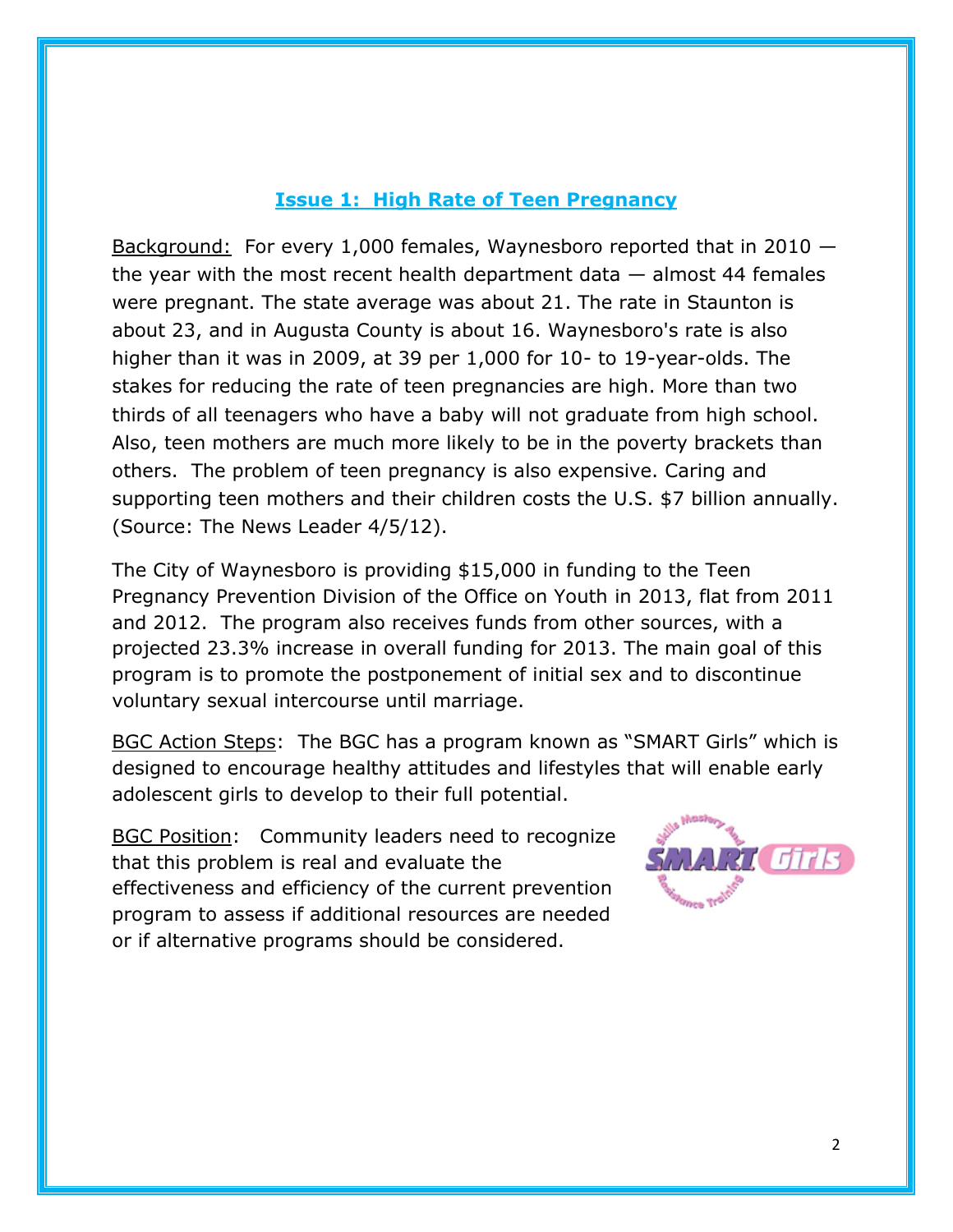#### **Issue 2: Investing in our Youth / Child Poverty**

Background: Almost one-third of children in Waynesboro lived in poverty between 2005 and 2009 according to data from the U.S. Census Bureau's American Community Survey. During the same period, 17 percent of Staunton children and 12 percent of [Augusta County](http://www2.newsvirginian.com/topics/types/provinceorstate/tags/augusta-county/) children lived in poverty. (Source: News Virginian 12/10/10).

Additionally, for the 2011-2012 school year 49.05% of Waynesboro children qualified for free lunch, and another 7.78% qualified for reduced lunch under the National School Lunch Program. Statewide, the number of children qualifying for free or reduced lunch was 39.78% in 2011-2012, 17% lower than in Waynesboro. (Source: Virginia Department of Education).

The City of Waynesboro is proposing to cut \$10,000 in funding to the Office on Youth, matching a similar cut it made to the program in 2012. The City does fund a Community Action Program (CAPSAW) which allocates funds to various community organizations based on a competitive grant process. For 2013, the City proposes to fund CAPSAW at \$18,700.

BGC Action Steps: Keystone Club - This unique leadership development experience provides opportunities for young people ages 14 to 18. Youth participate, both in and out of the Club, in activities in three focus areas: academic success, career preparation and community service. With



the guidance of an adult advisor, Keystone Clubs aim to have a positive impact on members, the Club and community.

BGC Position: The City does not typically directly fund various non-profits or community service organizations, but funds such services through the CAPSAW program. The City of Staunton also participates in the CAPSAW program in addition to directly supporting the Boys & Girls Club with \$25,000 (or about \$1,000 per child served at the club daily). The City of Staunton also provides free use of the Booker T. Washington Community Center. Waynesboro City Council should match Staunton's per child funding level to the Boys & Girls Club for the one hundred youth served at the Waynesboro Club daily.

The alternative to investing in our youth today is clear in the 2013 proposed City budget. 2013 funding for Waynesboro's share of operating expense and the per diem usage cost for the Shenandoah Juvenile Detention Center will increase by 32.6%, or an additional \$27,403.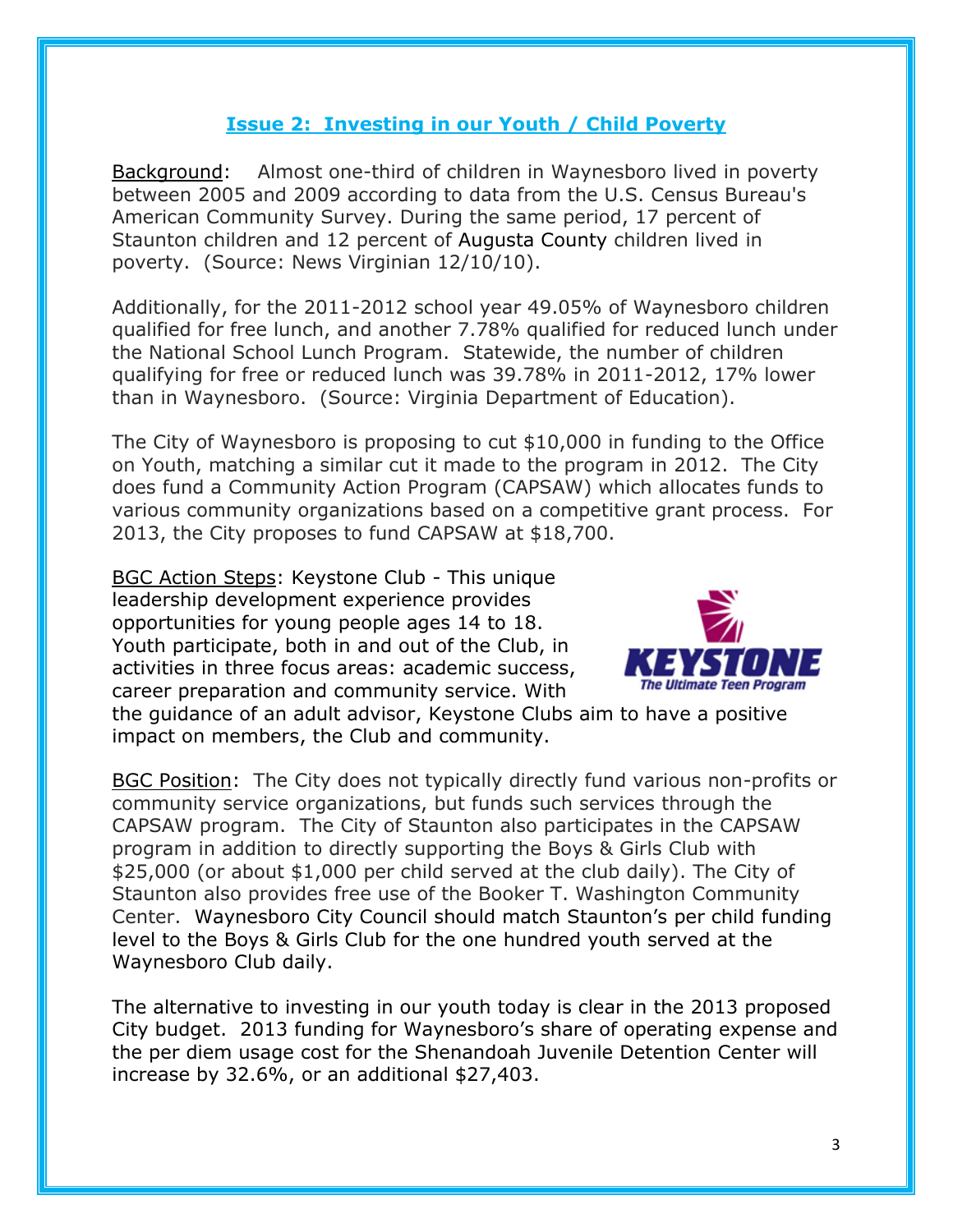#### **Issue 3: Lower than Average on Time Graduation/ Lower Enrollment into Higher Education**

Background: Statewide, the average number of high school graduates enrolling in some form of higher education (4 yr public, 4 yr private, 2 yr degree) is 62%. In Albemarle County, the number is 69%. In Waynesboro, only 45% of graduates enrolled in higher education within 16 months of earning a diploma. (Source: Virginia Department of Education).

The district also has a lower than average on time graduation rate. Statewide, 85.5% percent of students that entered  $9<sup>th</sup>$  grade in the 2007-2008 school year graduated in four years, compared to 79.7% for Waynesboro.

According to a recent report by the Lumina Foundation titled: "A Stronger Nation Through Higher Education" by 2018, 64 percent of 1.3 million new Virginia jobs will require some form of education after high school. Experts warn that the gap between would-be workers' education levels and the skills required in new job openings could lead to a permanently high unemployment rate.

BGC Action: The BGC has a goal of 100% on time graduation with its members. BGC has implemented the programmatic strategy Every Member, Every Year, designed so that our Club can partner with youth, parents, schools and other community stakeholders to implement approaches for academic enrichment and school engagement; targeted dropout prevention; and intensive intervention and case management. Our aim is to ensure that all Club members graduate from high school on time, ready for a postsecondary education and a 21st-century career.

Boys & Girls Clubs has made high school graduation a priority for Club members. To ensure that youth leave the Clubs as well-rounded individuals with a plan for the future, Clubs are focusing efforts on three key outcome areas: Academic Success, Good Character and Citizenship, and Healthy Lifestyles.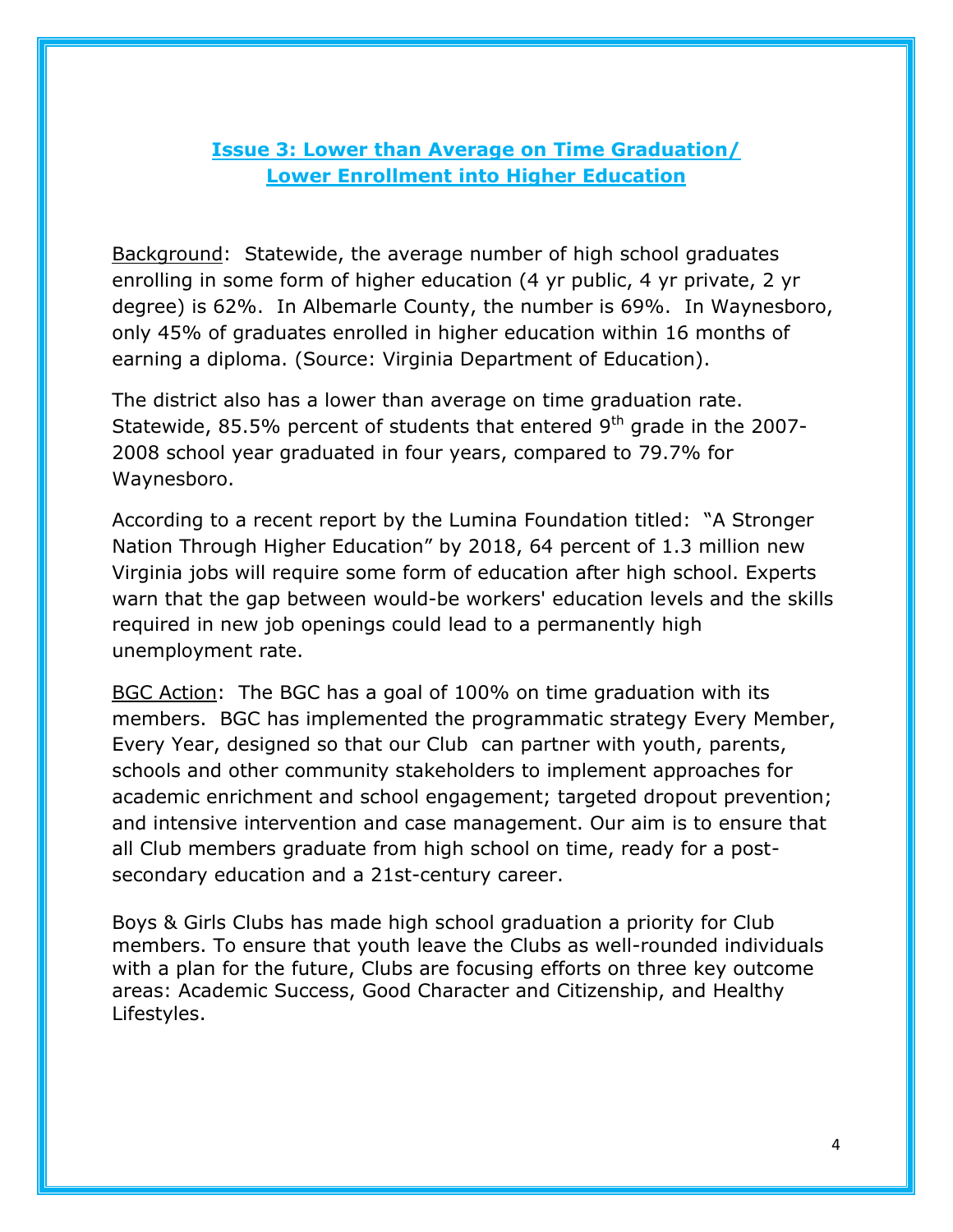BGC has implemented three strategies to support these outcomes.

- **Every Member, Every Year**, BGC's graduation strategy, aims to ensure all Club members progress on time each year to the next grade level.
- **Live Healthy** helps educate youth about fitness, nutrition and smart decisions.
- **Be Engaged** provides character, leadership and service learning opportunities for Club members.

BGC Position: City leaders must recognize the growing gap that exists between student graduation rates and enrollment in higher education compared to the number of jobs that will require some form of higher education in the future. We must change our mindset from simply training future factory workers and provide our children with the resources they will need to be competitive in the  $21<sup>st</sup>$  Century.

#### **Issue 4: Schools Failing to Meet AYP**

Background: For the past three years, Waynesboro High School and Kate Collins Middle Schools have failed to meet their ratings for Adequate Yearly Progress (AYP). For school year 2011-2012, the district as a whole failed to meet its AYP. Our district scored below state averages in English, mathematics, writing, history, and science. (Source: Virginia Department of Education Report Card)

BGC Position: The recent recession and resulting budget constraints certainly have had an impact of the ability of our school system to deliver a quality education to our youth. That said, we believe that City leaders have placed too much emphasis on issues such as the budget, the school funding formula, and repayment of Kate Collins Middle School debt that we have lost focus on what we are trying to accomplish – ensuring that every child has the opportunity to reach his or her full potential.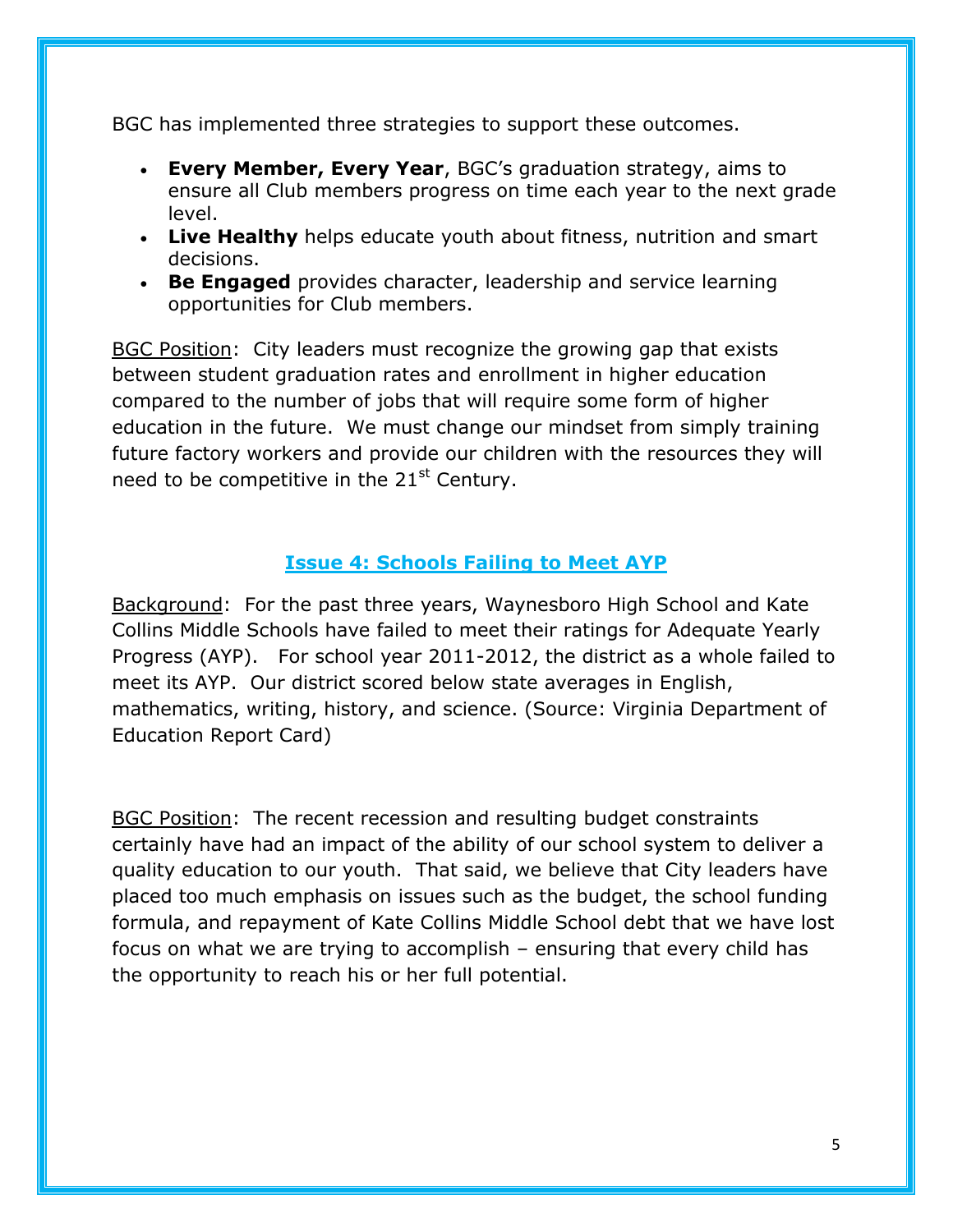

Angel Carter, our local Youth of the Year, outside Mt. Vernon during a recent trip to Washington D.C.

#### **Issue 5: Funding of Public Education**

Background: Currently, Waynesboro City Council provides funding to the Waynesboro School Board based on a formula of 42.5% of discretionary funds. This formula actually resulted in an increase in City funding for public education in 2013 of \$375,465 (Source: City Manager's proposed 2013 budget). Despite this increase, Council and the School Board continue to debate publicly over funding issues.

BGC Position: Council and School Board members should consider reevaluating the funding formula and Kate Collins debt service agreement and work together for the common goal of providing a quality education to all the children of Waynesboro.

On behalf of the board of directors of the Boys & Girls Club of Waynesboro, Staunton, and Augusta County, we want to thank all our candidates for participating in this forum and for their past and future support!

Eric Laurenzo, Past Chair Tom Hardiman, Chair Emily Stevens, Vice Chair Morris Peltz, Secretary Bruce Allen Kathy Johnson Grant Doyle Phil Figura

#### Board of Directors:

Steve Eckstrom Ed Piper Shannon Jakeman Nathan Beck Scarlet Whitlock Jorie Carr Jane Ruby Tyrell McElroy, Executive Director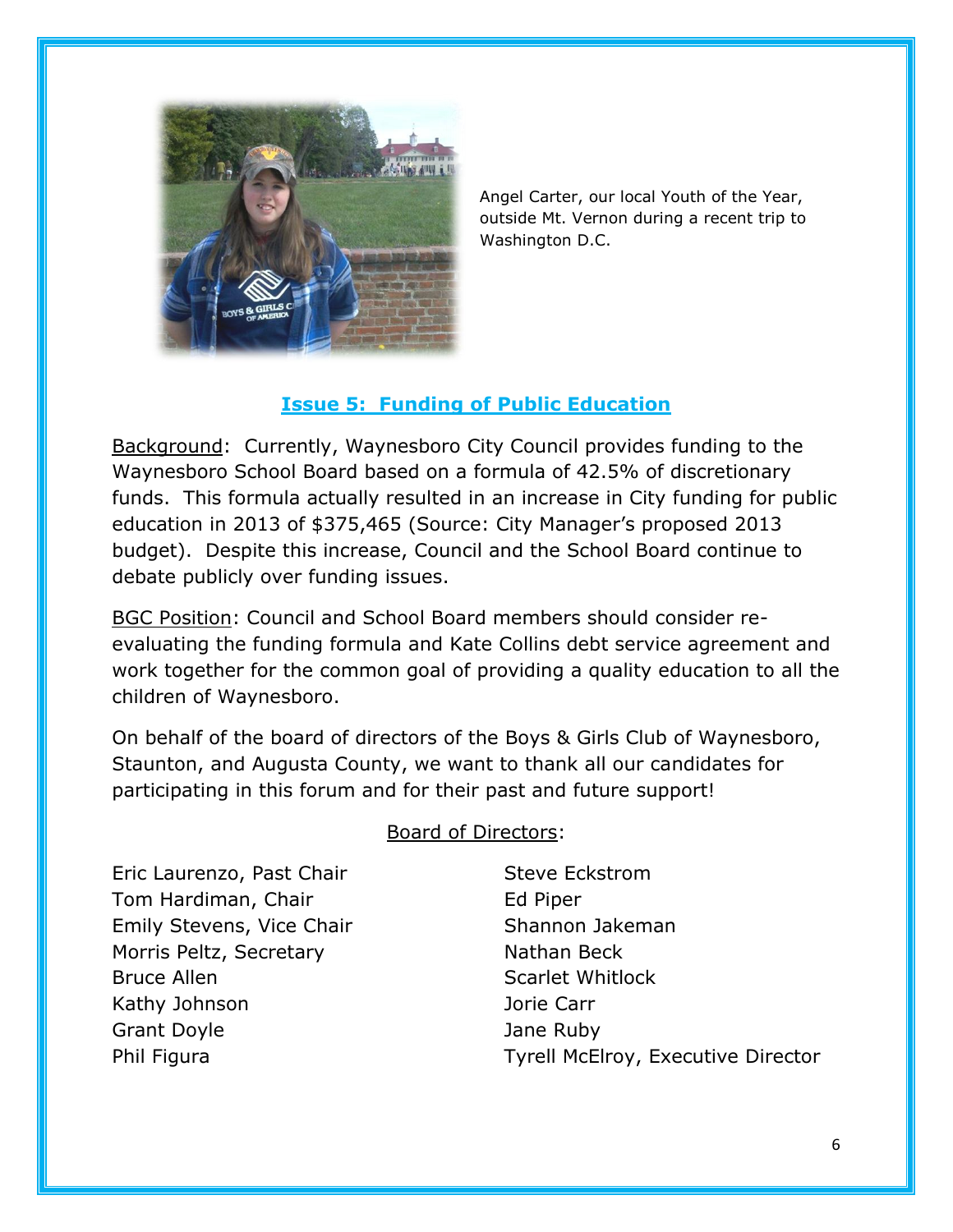### **Call to Action: How You Can Help Us**

By supporting the Boys & Girls Club, you are ensuring that we have the resources to help every child reach his or her full potential. We purposely keep member dues low, less than \$50 per year – so that all young people will have the opportunity to join. You can help create this opportunity – to develop relationships with caring professionals and to experience programs that build character – by making a financial contribution to our Club in 2012.

We know that it takes just one caring adult to make a lasting difference in the life of a child. Concentrating on youths who need us most, our Club provides programs in health, education, career exploration, the arts and sports, fitness and recreation. Most importantly, we specialize in character development. Every day, staff members at the Boys & Girls Club are faced with the task of providing young people with guidance, a sense of belonging and the skills they need to succeed in life.

Become an Every Day Hero by pledging \$1 a day.

◊A \$25 donation ensures one more child will participate in our summer camp swimming program.

 $\Diamond A$  \$60 donation covers the cost to provide service to one child for one week.

◊\$500 covers the cost to send a child to our eight week summer camp.

Funds will be used for general operating expenses unless otherwise noted. The Boys & Girls Clubs of Waynesboro, Staunton & Augusta County are exempt from federal income tax under Section 501 (c)(3) of the Internal Revenue Code and contributions are tax deductible to the extent allowed by law. All contributions will be formally acknowledged. Our IRS tax identification number is 54-1848714.

**Individuals:** Donations of \$500-\$5,000 qualify for the Neighborhood Assistance state tax credit program. Individuals that give more than \$500 will receive an automatic 40 percent tax credit off their donation from the State of Virginia. Please ask for more details on our Neighborhood Assistance program. **Businesses:** Businesses that give more than \$1,000 will receive an automatic 40% tax credit off their donation from the State of Virginia. Please ask for more details on our Neighborhood Assistance program.